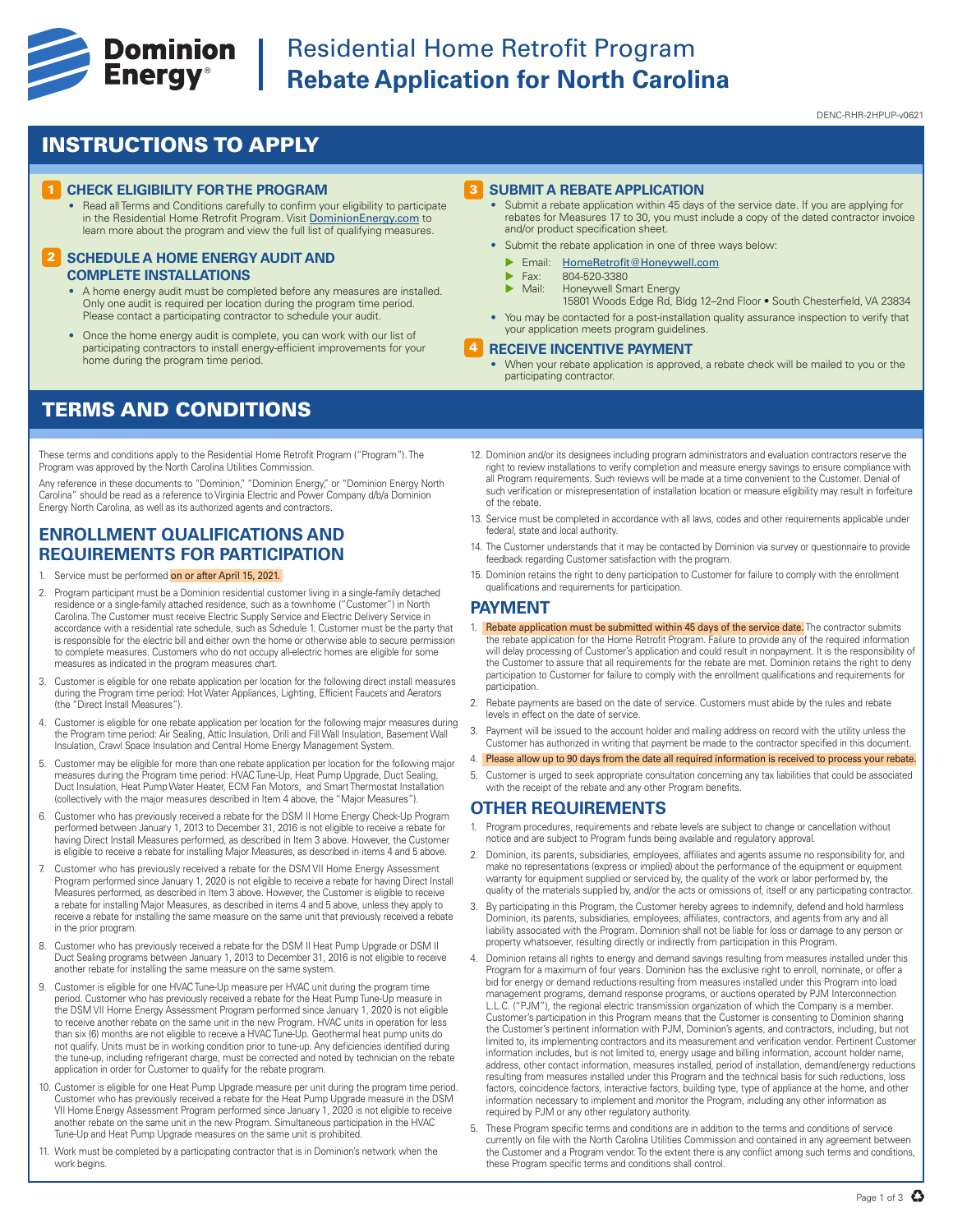

# Residential Home Retrofit Program APPLICATION FOR NORTH CAROLINA

| .<br>()<br>APPLICATION CHECKLI | Complete the checklist below and submit all required documents. Rebate cannot be processed with any missing information or blank fields.<br>Who is submitting this rebate application? $\Box$ Customer $\Box$ Contractor<br>(Your Initials) HAVE READ THE INSTRUCTIONS AND TERMS AND CONDITIONS ON PAGE 1.<br><b>Completed Home Energy Audit.</b><br>Completed entire rebate application.<br>Attached a copy of the dated invoice from the contractor who performed the work for Measures 16 to 86 only. (Not applicable for Measures 1 to 15)<br>Included the Product Specification Sheet for installing each of the following measures. Please select all that apply and specify item<br>numbers from Rebate Chart.<br>Measure 26 - Water Heater<br>Measure 20 - 25 - HVAC System Upgrade (Submit AHRI Certificate): ________________<br>Measure 27 - ECM Fan Motor:<br>Email: HomeRetrofit@Honeywell.com<br>✔ Submit in one of three ways:<br>$\mathbf{2}$<br>Fax:<br>804-520-3380<br><b>Honeywell Smart Energy</b><br>Mail:<br>15801 Woods Edge Rd, Bldg 12-2nd Floor . South Chesterfield, VA 23834 |                                                                          |                                     |                           |                                                                                                                                                                                                                                  |                                                                                                                                 |                |               |  |      |           |  |             |
|--------------------------------|----------------------------------------------------------------------------------------------------------------------------------------------------------------------------------------------------------------------------------------------------------------------------------------------------------------------------------------------------------------------------------------------------------------------------------------------------------------------------------------------------------------------------------------------------------------------------------------------------------------------------------------------------------------------------------------------------------------------------------------------------------------------------------------------------------------------------------------------------------------------------------------------------------------------------------------------------------------------------------------------------------------------------------------------------------------------------------------------------------|--------------------------------------------------------------------------|-------------------------------------|---------------------------|----------------------------------------------------------------------------------------------------------------------------------------------------------------------------------------------------------------------------------|---------------------------------------------------------------------------------------------------------------------------------|----------------|---------------|--|------|-----------|--|-------------|
|                                | Name on Dominion Energy Account:                                                                                                                                                                                                                                                                                                                                                                                                                                                                                                                                                                                                                                                                                                                                                                                                                                                                                                                                                                                                                                                                         |                                                                          |                                     |                           |                                                                                                                                                                                                                                  | <b>Dominion Energy Account Number:</b>                                                                                          |                |               |  |      |           |  |             |
|                                | Service Address:                                                                                                                                                                                                                                                                                                                                                                                                                                                                                                                                                                                                                                                                                                                                                                                                                                                                                                                                                                                                                                                                                         |                                                                          |                                     |                           |                                                                                                                                                                                                                                  |                                                                                                                                 |                |               |  |      |           |  |             |
|                                | City:                                                                                                                                                                                                                                                                                                                                                                                                                                                                                                                                                                                                                                                                                                                                                                                                                                                                                                                                                                                                                                                                                                    | State:                                                                   | Zip Code:                           |                           |                                                                                                                                                                                                                                  |                                                                                                                                 |                |               |  |      |           |  |             |
|                                | Key Contact Name:                                                                                                                                                                                                                                                                                                                                                                                                                                                                                                                                                                                                                                                                                                                                                                                                                                                                                                                                                                                                                                                                                        |                                                                          |                                     |                           |                                                                                                                                                                                                                                  | <b>REBATE PAYMENT METHOD</b><br>(Your Initials) understand that my rebate<br>incentive in the amount of \$ _______ will be paid |                |               |  |      |           |  |             |
|                                | Email Address:                                                                                                                                                                                                                                                                                                                                                                                                                                                                                                                                                                                                                                                                                                                                                                                                                                                                                                                                                                                                                                                                                           |                                                                          |                                     |                           |                                                                                                                                                                                                                                  |                                                                                                                                 |                |               |  |      |           |  |             |
| iu<br>O                        | Home Phone:                                                                                                                                                                                                                                                                                                                                                                                                                                                                                                                                                                                                                                                                                                                                                                                                                                                                                                                                                                                                                                                                                              | Work Phone:                                                              |                                     |                           | directly to the contractor specified in this document<br>and recognize that I have received the equivalent value<br>of this amount through services provided, unless I<br>check here $\Box$ to have the rebate check sent to me. |                                                                                                                                 |                |               |  |      |           |  |             |
| $\mathbb{E}$<br><b>MOLS</b>    | lease this property.<br>    own                                                                                                                                                                                                                                                                                                                                                                                                                                                                                                                                                                                                                                                                                                                                                                                                                                                                                                                                                                                                                                                                          | Do you have authority to approve work<br>on the property?<br>Yes<br>l No |                                     |                           |                                                                                                                                                                                                                                  |                                                                                                                                 |                |               |  |      |           |  |             |
| ۔<br>ت                         | The following question is optional:<br>Did the rebate incentive offered by Dominion Energy have any influence in your decision<br>to have the work performed?<br>Yes<br>No                                                                                                                                                                                                                                                                                                                                                                                                                                                                                                                                                                                                                                                                                                                                                                                                                                                                                                                               |                                                                          |                                     |                           | Building Type (Check one): Single-Family Detached<br>Single-Family Attached                                                                                                                                                      |                                                                                                                                 |                |               |  |      |           |  |             |
|                                | By signing this application, I agree to the above terms and conditions. I authorize Dominion Energy North Carolina to release pertinent electrical usage information<br>through Honeywell Smart Energy as their implementation contractor to the participating contractor listed below. I certify that I am the Dominion Energy North Carolina<br>customer and owner or lessee of the residence described above.                                                                                                                                                                                                                                                                                                                                                                                                                                                                                                                                                                                                                                                                                         |                                                                          |                                     |                           |                                                                                                                                                                                                                                  |                                                                                                                                 |                |               |  |      |           |  |             |
|                                | <b>Customer Name (please print)</b>                                                                                                                                                                                                                                                                                                                                                                                                                                                                                                                                                                                                                                                                                                                                                                                                                                                                                                                                                                                                                                                                      |                                                                          |                                     | <b>Customer Signature</b> |                                                                                                                                                                                                                                  |                                                                                                                                 |                |               |  | Date |           |  |             |
|                                | Company Name:                                                                                                                                                                                                                                                                                                                                                                                                                                                                                                                                                                                                                                                                                                                                                                                                                                                                                                                                                                                                                                                                                            |                                                                          |                                     | Technician Name:          |                                                                                                                                                                                                                                  |                                                                                                                                 |                |               |  |      |           |  |             |
|                                | <b>Company Street Address</b>                                                                                                                                                                                                                                                                                                                                                                                                                                                                                                                                                                                                                                                                                                                                                                                                                                                                                                                                                                                                                                                                            |                                                                          |                                     |                           |                                                                                                                                                                                                                                  |                                                                                                                                 |                | Service Date: |  |      |           |  |             |
|                                | City:                                                                                                                                                                                                                                                                                                                                                                                                                                                                                                                                                                                                                                                                                                                                                                                                                                                                                                                                                                                                                                                                                                    |                                                                          |                                     |                           |                                                                                                                                                                                                                                  |                                                                                                                                 | State:         |               |  |      | Zip Code: |  |             |
| CONTRACTOR DETAILS             | Company Phone:                                                                                                                                                                                                                                                                                                                                                                                                                                                                                                                                                                                                                                                                                                                                                                                                                                                                                                                                                                                                                                                                                           | Email Address:                                                           |                                     |                           |                                                                                                                                                                                                                                  |                                                                                                                                 |                |               |  |      |           |  |             |
|                                |                                                                                                                                                                                                                                                                                                                                                                                                                                                                                                                                                                                                                                                                                                                                                                                                                                                                                                                                                                                                                                                                                                          |                                                                          |                                     |                           |                                                                                                                                                                                                                                  |                                                                                                                                 |                |               |  |      |           |  |             |
|                                | <b>Technician Signature</b>                                                                                                                                                                                                                                                                                                                                                                                                                                                                                                                                                                                                                                                                                                                                                                                                                                                                                                                                                                                                                                                                              |                                                                          | Date                                |                           |                                                                                                                                                                                                                                  |                                                                                                                                 |                |               |  |      |           |  |             |
|                                | <b>EXAMPLE Dominion Energy.com</b>                                                                                                                                                                                                                                                                                                                                                                                                                                                                                                                                                                                                                                                                                                                                                                                                                                                                                                                                                                                                                                                                       |                                                                          | <b>@ HomeRetrofit@Honeywell.com</b> |                           |                                                                                                                                                                                                                                  |                                                                                                                                 | 1-888-366-8280 |               |  |      |           |  | Page 2 of 3 |